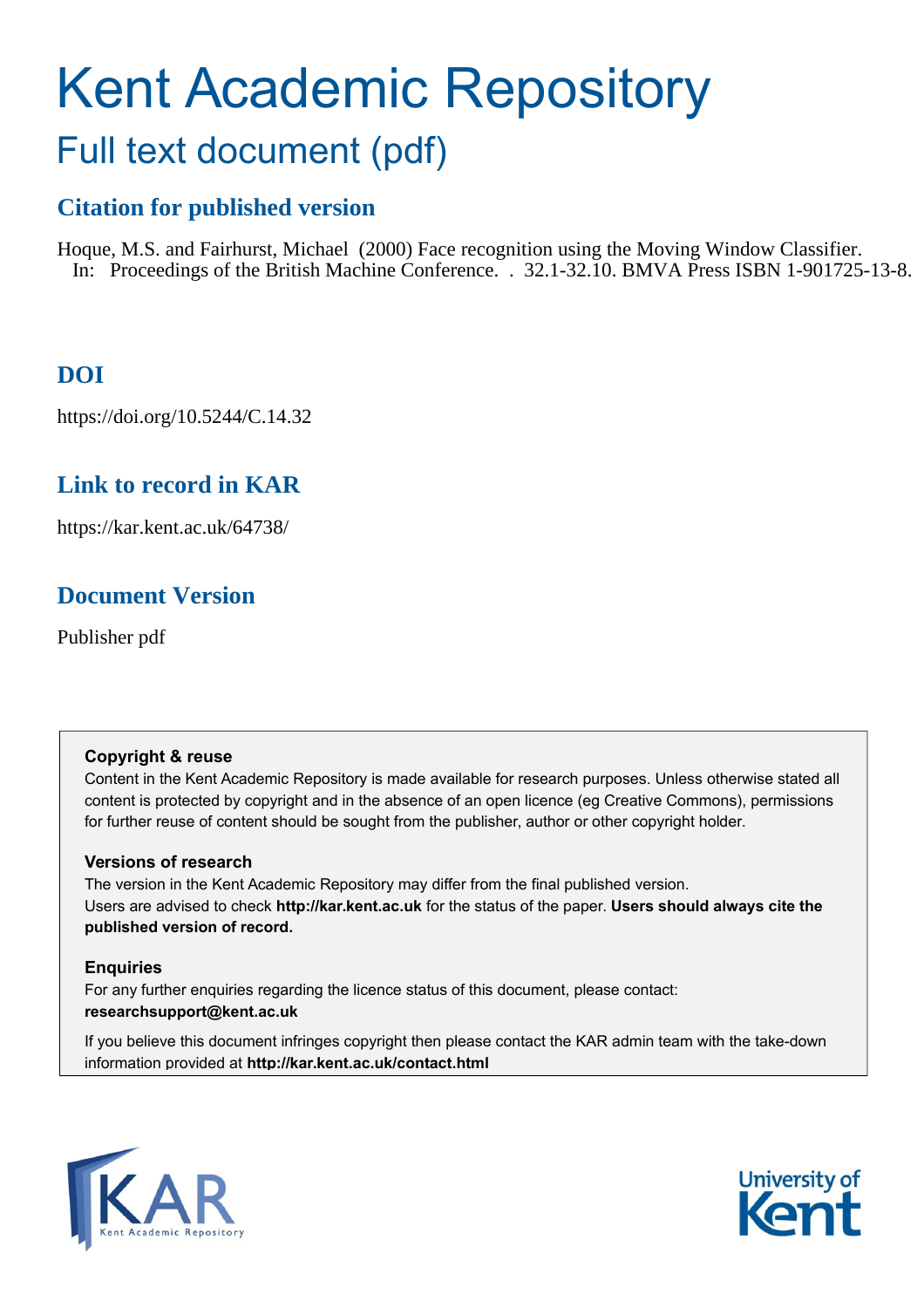# **Face Recognition Using the Moving Window Classifier**

M. S. Hoque and M. C. Fairhurst Electronic Engineering Laboratory, University of Kent, Canterbury, Kent CT2 7NT, United Kingdom.  ${msh4, mcf}$ @ukc.ac.uk

#### **Abstract**

The Moving Window Classifier(MWC) has previously been proposed as an efficient scheme for text recognition applications. In this paper, the potential of the MWC algorithm in face recognition is investigated. To maintain the memory requirements of the classifier within acceptable practical limits, the concept of bit-plane encoding is utilized. The experimental results reported show very encouraging performance for both the schemes.

## **1 Introduction**

Automatic recognition of facial images is known to be a challenging problem. Potential applications in this field include video surveillance, criminal identification, bank card and credit card user identification, and many others, and many algorithms have been proposed. For example, Kanade [5] presented a scheme using features based on ratios of geometric distances. Similar feature sets were also used by Brunelli *et. al.* [2]. Turk and Pentland [13] presented a scheme based on eigenfaces, while Samaria [11] presented an HMM based approach which was later extended using a pseudo-2D HMM. Lawrence *et. al.* [7] proposed a scheme combining Self-Organizing Maps with a convolutional neural network. Lin's [8] method uses a probabilistic decision based neural network, and Lucas [9] introduced a simple n-tuple based method designated the continuous n-tuple classifier. This last technique is similar in principle to the technique reported here, and shares the advantages of simplicity in concept and implementation.

The Moving Window Classifier (MWC) has been proposed [3] as an efficient scheme in text recognition. The algorithm is fundamentally based on the n-tuple scheme and works on the raw bitmap image. The n-tuple scheme has been successfully applied to many diverse pattern recognition applications [10], and here the MWC structure is investigated as a means for efficient recognition of simple face images. However, all n-tuple based systems are susceptible to huge memory space requirements, especially when processing gray scale patterns, and this problem is explicitly addressed here by invoking the principle of bit-plane decomposition.

A complete face recognition system generally involves image capture, localization and segmentation of the face from the image, detection of eye, nose, lips etc., feature extraction, face identification, post-identification processing, and so on. Although frontal face images are mainly considered, the face profile is also often used as complementary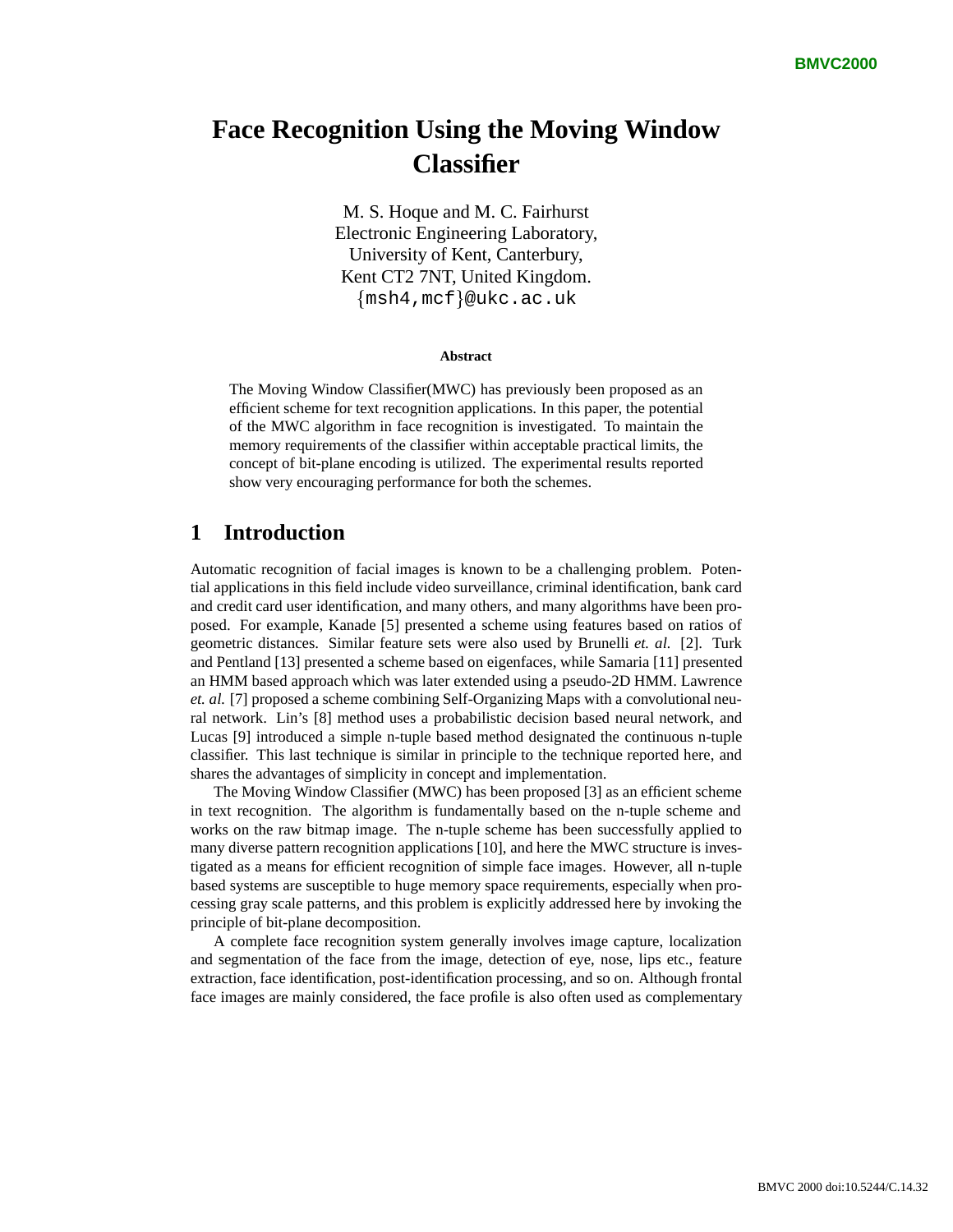information. Additional information such as gender, race, etc. can also be used effectively in the face recognition process. The scope of this paper is limited to identification using only frontal face images, in the absence of any additional information. The face images are pre-segmented and cropped with limited variations in tilt, rotation, and scale.

## **2 The Moving Window Classification Scheme**

The Moving Window Classifier(MWC) is a modified version of the established n-tuple classifier. In an n-tuple classifier, the *n*-tuples are formed by selecting multiple sets of *n* distinct locations from a pattern space. Each *n*-tuple thus sees an *n*-bit feature derived from the pattern. For classification, a pattern is assigned to that class for which the number of matching features found in the training set is maximum. The training process, therefore, requires counting the number of times different features are seen by individual n-tuples. To ensure equal likelihood of all classes, the counts are normalized so that the maximum possible score remains the same for all classes.

In the MWC scheme, a window smaller than the image is defined, and only a portion of the image is visible through this window. The n-tuples are connected to this window and assign scores corresponding to the likelihood of the pattern viewed belonging to the individual classes. The window is then shifted and classification is carried out for the new part image visible through the window. Thus, the window is moved left to right and top to bottom in single pixel displacement steps until the entire image is covered and part classification is carried out for all different window positions. A decision fusion stage then combines these partial classification scores and, accordingly, assigns a class label to the test image as a whole. Further details can be found in [3].

## **3 Bit-plane Decomposition**

The size of the memory space required by a typical n-tuple based scheme is  $\sigma^n$  units per tuple per class, where  $\sigma$  is the number of distinct gray levels and n is the size of the tuples. It can readily be seen that this can become excessively large even with a fairly small number of gray levels. There are several measures possible to moderate this space requirement. One is the use of a sparse array [4], but this decreases the processing speed significantly. An alternative is to reduce the number of gray levels. Although  $\sigma = 256$  is very common, reducing  $\sigma$  by using a suitable thresholding algorithm may not degrade the image significantly and these reduced gray-scale images can still be used in recognition operations. However, too great a reduction in  $\sigma$  can cause significant loss of information and this often adversely affects the performance of the classifier.

Bit-plane decomposition, although introduced by Schwarz [12] as a means of data compression, can also be used to handle the memory space problem faced by the n-tuple based systems. The basic idea is to decompose an image into a collection of binary images  $(\sigma = 2)$  without losing any information contained in the original image.

For bit-plane decomposition, the gray levels of the gray-scaled image are represented in binary. Therefore, for ' $\sigma$ ' possible distinct gray levels, each pixel of the image is represented by a  $k = \lceil \log_2 \sigma \rceil$  bit binary code. The image is decomposed into k layers where layer  $'i'$  is composed of the *i*th bits of the gray level values. Thus, layer '0' is formed by collecting all the *least significant bits* (LSB) of the binary coded gray-scale image. Figure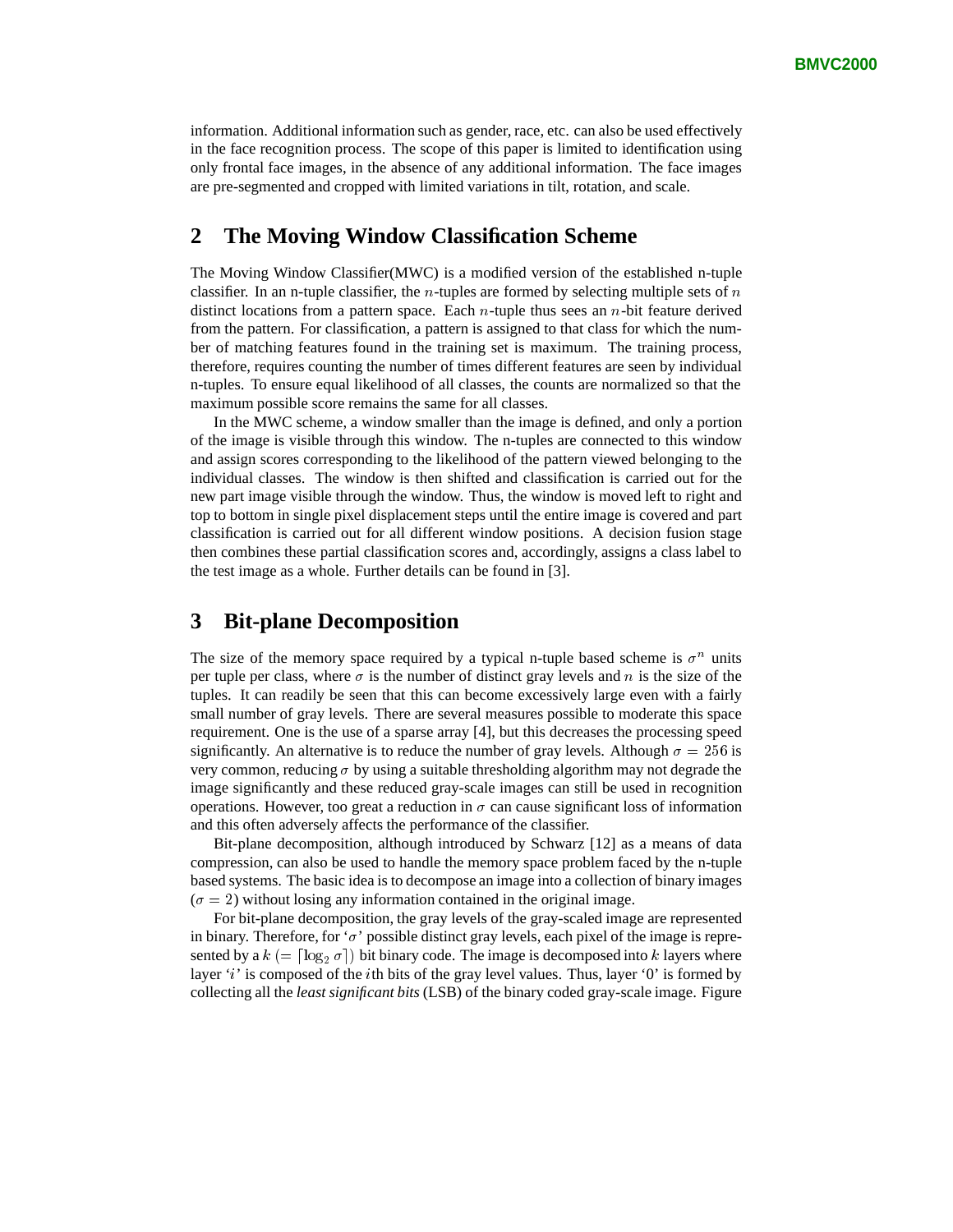

Figure 1: A 256 level gray-scale image



Figure 2: Decomposition of the image in Figure 1 (binary coding)

2 illustrates the 8 layers of the gray-scaled image shown in Figure 1, and the visually significant layers are readily apparent. The lower order layers only contribute to the fine detail of the original image and do not carry any significant information, especially when considered from the viewpoint of the recognition process.

One major limitation of binary coding of the gray levels is that a small change in the gray levels may affect the decomposed layers considerably. An alternative approach is to use Gray-coding to represent the gray-levels of the pixels instead of binary coding. Figure 3 illustrates the corresponding decomposition of the image in Figure 1 using the Gray-code.

# **4 Experimental Results**

The 'ORL Database of Faces' [1] was used in all the experiments. The database contains ten different images of each of 40 distinct subjects (of both genders) taken over a period of 2 years. In all the images, the subjects are in an upright, frontal position with some variation in lighting, facial expression, facial details etc. The resolution of each image is  $112 \times 92$  pixels, with 256 gray levels per pixel. The database is randomly divided into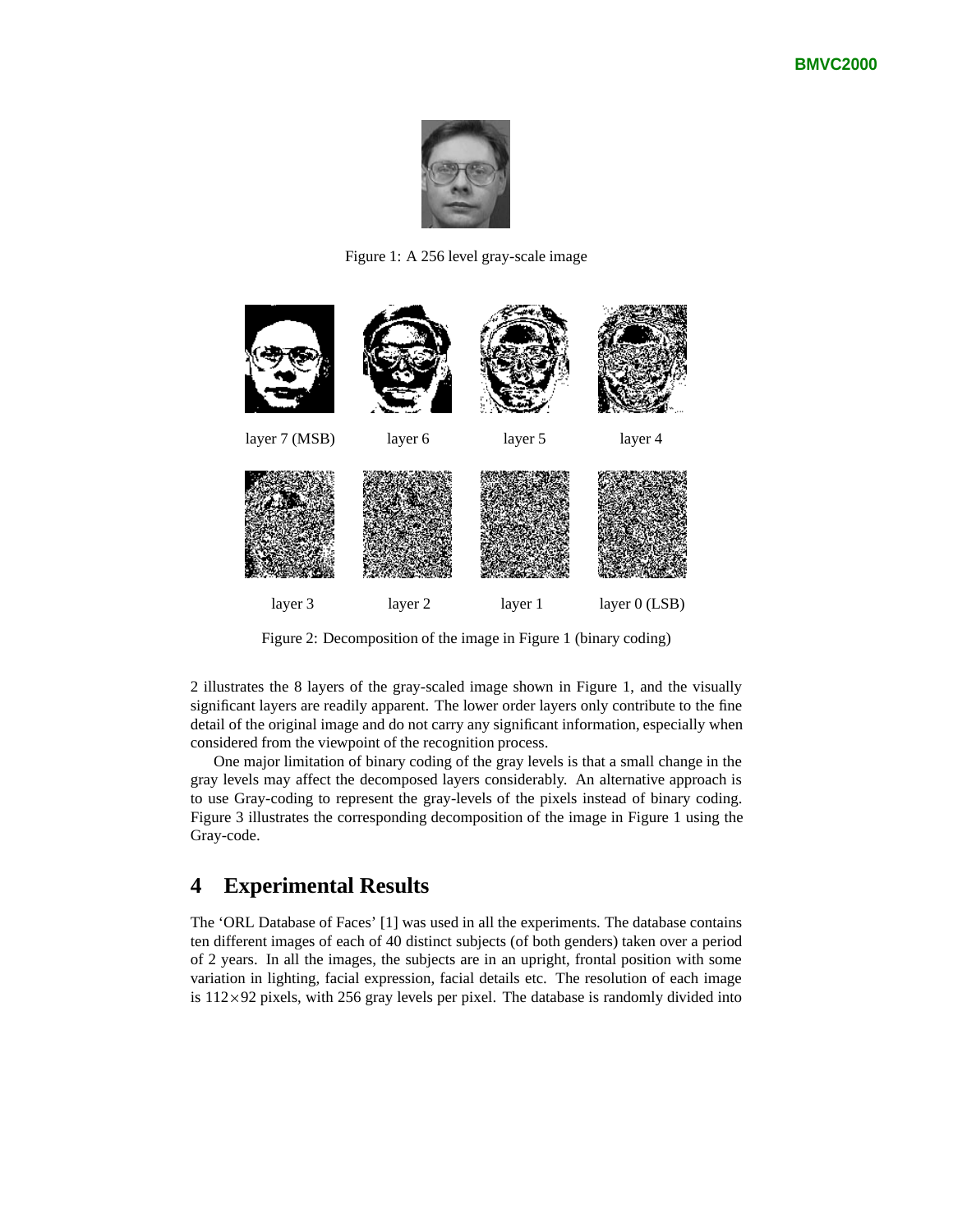

Figure 3: Decomposition of the image in Figure 1 (Gray coding)

two disjoint sets for each subject. The first part is used for training and the remainder for testing. This database was chosen because of its general accessibility and widely reported adoption,but it should be noted that no preprocessing operations were carried out on the images for the experiments reported here.

The two criteria used to evaluate the classifier performance here are the error rates and classification speed. The error rates are expressed as percentages and are obtained by dividing the number of misclassified images by the total number of test images. Speed measures are the average time needed for classification per image and are obtained by measuring the total classification time for all test images after excluding system overheads such as system initialization, file access, and so on. All the results reported here are the arithmetic mean of at least 20 test runs under different randomized parameters as appropriate (for example, different train/test divisions, different n-tuple mapping, etc.). The following sections describe the experiments carried out and the corresponding results obtained.

#### **4.1 Recognition of Raw Gray-scaled Images**

The memory space needed to implement an n-tuple based classifier is a function of the number of gray levels (see Section 4.5) and this imposes a practical limit on the maximum number of gray levels usable for a given n-tuple size. Table 1 shows recognition error rates achievable using 2, 4 and 8 gray levels per pixel. Both the n-tuple and the MWC classifier are configured with 500 3-tuples or 4-tuples. In the case of the MWC, the size of the moving window is  $106\times92$  pixels. It can be readily seen that as the number of gray level increases, the accuracy of the classification system also improves. It is also observed that the MWC generates optimal performance with relatively smaller n-tuple sizes. This is very significant because  $n$  is a principal factor in determining the requirement for memory space. If only the optimal performances are considered, then for 8 gray levels per pixel,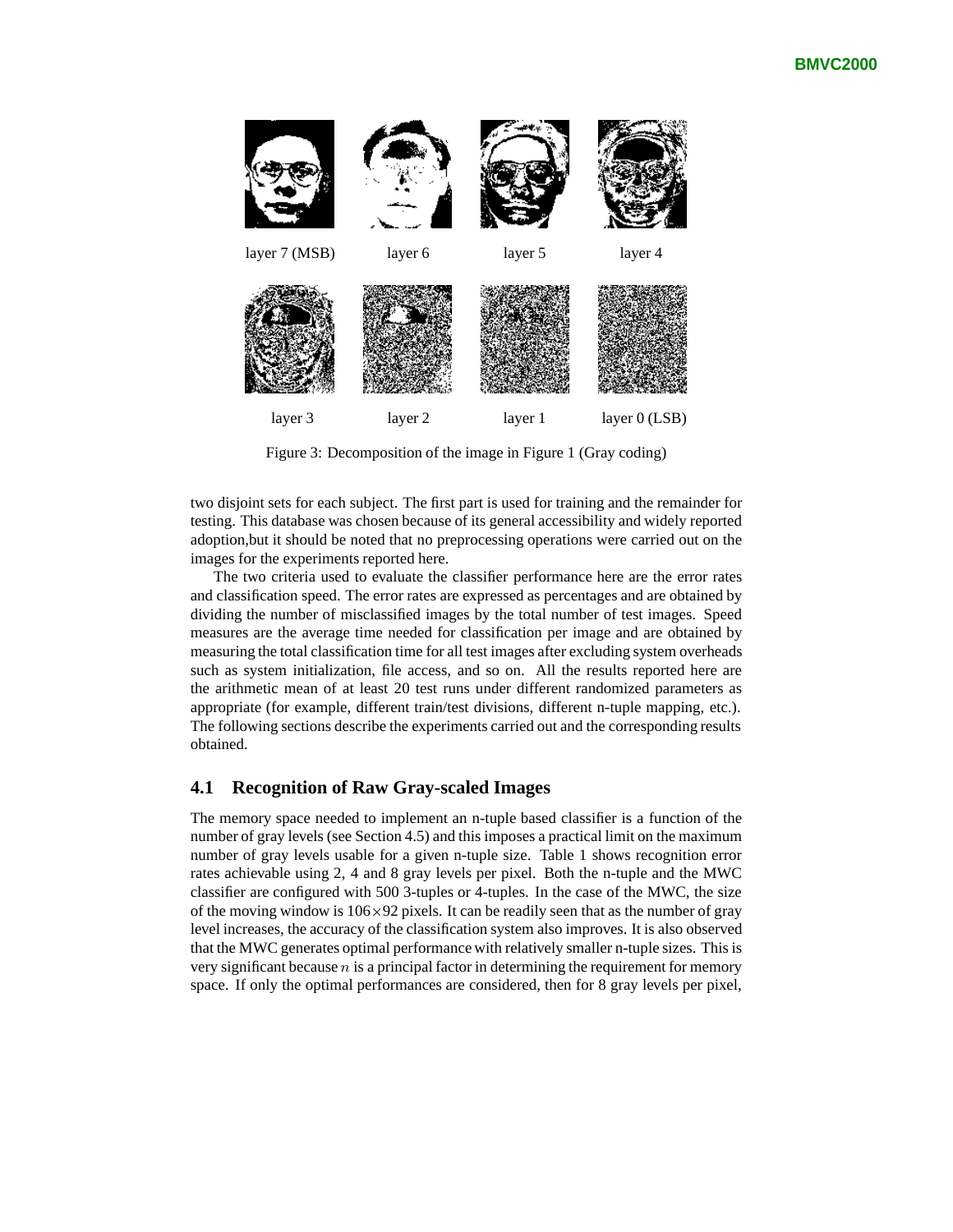| Gray levels | Error Rate $(in %)$ |       |       |       |  |
|-------------|---------------------|-------|-------|-------|--|
| per pixel,  | n-tuple             |       | MWC   |       |  |
| σ           | $n=3$               | $n=4$ | $n=3$ | $n=4$ |  |
|             | 5.10                | 5.08  | 3.07  | 3.29  |  |
|             | 5.81                | 5.60  | 4.07  | 4.21  |  |
|             | 12.33               | 12.14 | 11.26 | 11.29 |  |

Table 1: Error rates in recognizing raw gray-scale images

| Classification     | Trainset (in samples per class) |               |          |      |                 |     |         |       |     |
|--------------------|---------------------------------|---------------|----------|------|-----------------|-----|---------|-------|-----|
| Scheme             |                                 |               |          |      |                 |     |         |       |     |
| MWC                | 26.4                            |               | 16.0 8.5 |      | 4.9 3.1 3.1 1.9 |     |         | 1.1   | 0.4 |
| Continuous n-tuple |                                 | 26.5 16.9 8.2 |          |      | 4.8 3.4 3.2     |     | 2.4     | - 1.8 | 0.6 |
| n-tuple            |                                 | 17.6          | 10.1     |      | 6.8 $5.1$       |     | 4.2 3.5 | 3.0   | 2.0 |
| Eigenface          | 38.6                            | 20.9          | 18.2     | 15.4 | 10.5            | n/a | n/a     | n/a   | n/a |
| $SOM+CN$           | 30.0                            |               | 11.8     | 7.1  | 3.8             | n/a | n/a     | n/a   | n/a |

Table 2: Error rates for different trainset sizes

the error rate is 5.08% for the straight n-tuple scheme, whereas it falls to 3.07% when the MWC scheme is used. Experiments with more gray levels were not carried out because of the need for an impractically large memory space.

#### **4.2 Effect of the Training Set Size on Performance**

The number of images per class used in the training phase plays a significant role in the classifiers' performance. Too small a number leads to undertraining, making the classifier unable to generalize the diversity among patterns in a given class. On the other hand, too many training samples may lead to over-generalization and thus diminish the ability to distinguish between different classes. The ideal situation strikes a balance between supplying maximal information and avoiding the loss of the distinctive differences inherent among separate classes.

In applications such as face recognition, in common with many other similar problem domains where only relatively few samples may often be available for training purposes, this study is very important. In the ORL dataset, there are 10 images per class. Therefore, 1 to 9 samples were used in training and the remaining images were used for testing. Table 2 shows the reduction in the classification error rates as the size of the training set increases. For comparative purposes, similar measures from a range of other classification schemes are also included. The data for the Eigenface and the SOM+CN methods are taken from [7] and the rest are generated locally. For the n-tuple and the MWC schemes, 500 3-tuples were used with 8-level images. For the continuous n-tuple scheme [9], 500 3-tuples were used with 256-level images.

It can be readily seen that there is a potential danger of under-training, and for optimal training, 8 to 9 images per class or even more should be used. It is not possible here completely to optimize training because of the limited number of images per class available in the database. In all the experiments reported in this paper, 5 images per class were used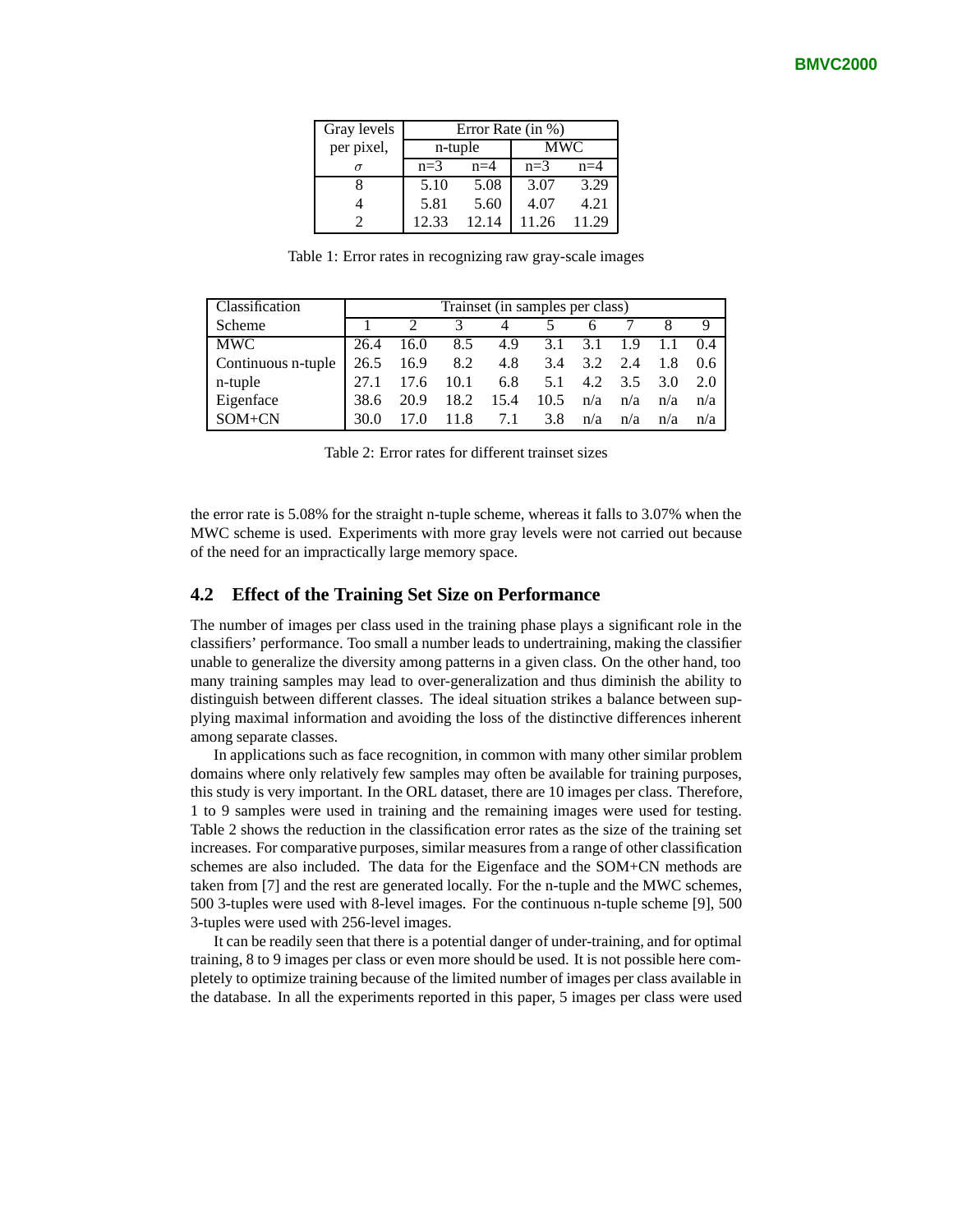|               | Error Rates (in %)     |            |                        |            |  |
|---------------|------------------------|------------|------------------------|------------|--|
| Layer         | n-tuple                |            | <b>MWC</b>             |            |  |
|               | <b>Binary Encoding</b> | Gray coded | <b>Binary Encoding</b> | Gray coded |  |
| layer-7 (MSB) | 12.3                   | 12.3       | 11.2                   | 11.2       |  |
| layer-6       | 7.9                    | 9.6        | 5.9                    | 6.5        |  |
| layer-5       | 15.7                   | 8.0        | 14.1                   | 6.8        |  |
| layer-4       | 43.2                   | 13.0       | 26.0                   | 9.3        |  |
| layer-3       | 84.3                   | 40.9       | 57.8                   | 25.8       |  |
| layer-2       | 96.1                   | 80.5       | 91.5                   | 53.5       |  |
| layer-1       | 97.2                   | 94.8       | 97.5                   | 90.5       |  |
| layer-0 (LSB) | 97.7                   | 97.0       | 95.8                   | 96.8       |  |

Table 3: Recognition performance with the individual decomposed layers

in the training because all the schemes presented here for comparison with the proposed method used this degree of training.

#### **4.3 Performance with Individual Decomposed Layers**

Different layers of the decomposed image can be used independently for pattern recognition. Table 3 shows the performance achievable with the n-tuple and the MWC classifier by using individual layers. Both the schemes used 500 3-tuples and the MWC used a  $106\times92$  window. The two different encodings used show different behavioural patterns. With the n-tuple scheme and binary encoding, the top 4 layers performed well with layer 6 giving the optimum performance. For Gray encoding, the top 5 layers are useful and layer 5 offers the best performance. The MWC scheme showed similar behaviour except that best performance was obtained from layer 6 for both encoding schemes. Therefore, if a single binarized image is desirable, then layer 6 under the binary encoding gives the optimum performance. The least significant bit layers, as indicated in Section 3, are simply noise from the recognition point of view and can be discarded from the classification process.

It is possible to use different window sizes and n-tuple sizes in the MWC implementation. Using a  $110\times84$  window instead of the  $106\times92$  window, layer 7 gives an error rate of 9.1% with 7-tuples. Since the introduction of bit-plane decomposition drastically reduces the memory requirement, larger n-tuple sizes can be used without adversely affecting resource limitations. In a similar way, different operating parameters (e.g., different window size, different n, etc.) can be used for different layers to achieve the optimum performance. The lowest error rates with the top 4 layers achieved in this study with MWC (for  $n = 7$ ) are 9.1% with layer 7 using  $110 \times 84$  window, 4.1% with layer 6 using  $108 \times 88$  window, 9.3% with layer 5 using  $110 \times 84$  window, and 21.0% with layer 4 using  $104 \times 90$  window when binary encoding were used. Similarly, in the case of Gray coding, these values are  $9.1\%$  (with  $110\times84$  window), 5.3% (with  $108\times84$  window), 6.1% (with  $108 \times 84$  window) and 8.3% (with  $108 \times 84$  window) respectively.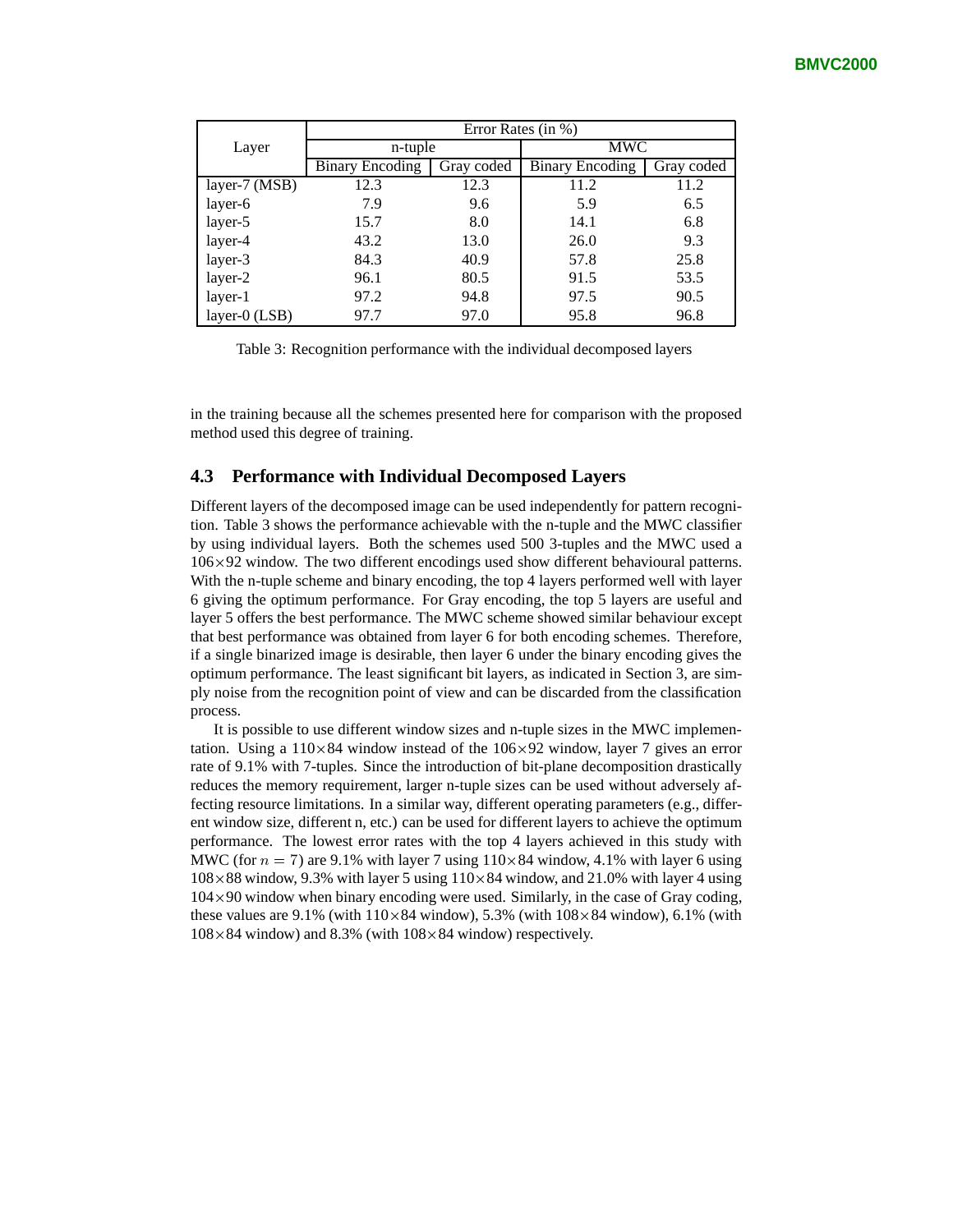|                                    | Error Rate (in %) |       |               |       |  |  |
|------------------------------------|-------------------|-------|---------------|-------|--|--|
| Layers Combined                    | n-tuple           |       | <b>MWC</b>    |       |  |  |
|                                    | Binary            | Gray  | <b>Binary</b> | Gray  |  |  |
|                                    | encoded           | coded | encoded       | coded |  |  |
| layer-7, layer-6                   | 6.6               | 5.0   | 6.2           | 5.2   |  |  |
| layer-7, layer-5                   | 6.9               | 7.9   | 7.2           | 6.7   |  |  |
| layer-7, layer-4                   | 7.9               | 6.9   | 7.8           | 6.6   |  |  |
| layer-6, layer-5                   | 5.7               | 6.7   | 3.8           | 3.7   |  |  |
| layer-6, layer-4                   | 6.4               | 7.5   | 3.3           | 3.9   |  |  |
| layer-5, layer-4                   | 14.2              | 7.0   | 8.1           | 4.5   |  |  |
| layer-7, layer-6, layer-5          | 5.7               | 4.5   | 5.7           | 4.5   |  |  |
| layer-7, layer-6, layer-4          | 5.8               | 3.8   | 5.5           | 4.3   |  |  |
| layer-7, layer-5, layer-4          | 6.1               | 6.1   | 6.5           | 5.4   |  |  |
| layer-6, layer-5, layer-4          | 4.5               | 5.1   | 3.7           | 3.5   |  |  |
| layer-7, layer-6, layer-5, layer-4 | 4.9               | 3.9   | 4.8           | 4.3   |  |  |

Table 4: Error rates in recognition using multiple layers

#### **4.4 Using Mutiple Layers**

To improve the overall performance, it is possible to involve multiples of the decomposed layers in the classification process. Individual layers are classified separately and their scores combined to make the final classification decision. Many different decision fusion strategies (e.g., Bayesian combination, majority voting, weighted majority voting, etc.) can be incorporated. In this implementation, the 'sum-rule' [6] was used for the decision fusion because of its high performance and simplicity. The n-tuple and the MWC classification scheme assign to a test image scores corresponding to its likelihood of belonging to a particular class. When multiple layers are used for classification, these scores are normalized and added and the test image is assigned to the class generating the highest sum.

Up to four of the most significant bit layers were used. Table 4 shows the recognition errors for all possible combinations of the four layers. The most striking improvements were experienced with the n-tuple scheme. It is found that error rates of 4.5% and 3.8% respectively for binary and Gray coding can be achieved using three layers and standard n-tuple scheme. This is a significant improvement from error rates achievable using a single decomposed layer and even from that achievable using 8-level gray scale images directly. The 3.8% error rate is comparable to, or better than, that achieved by many complex and more sophisticated face recognition schemes. With MWC, the performance is somewhat degraded compared with what was achieved using 8-level images. However, the figures of 3.3% and 3.5% are superior to all other schemes when tested on the ORL database, while it is noted that the implementation requires less than 2% of the memory space required for direct processing of 8-level images. It possible to further fine tune the decision fusion process by using a weighted combination scheme assigning more weight to layers having better discrimination capacity.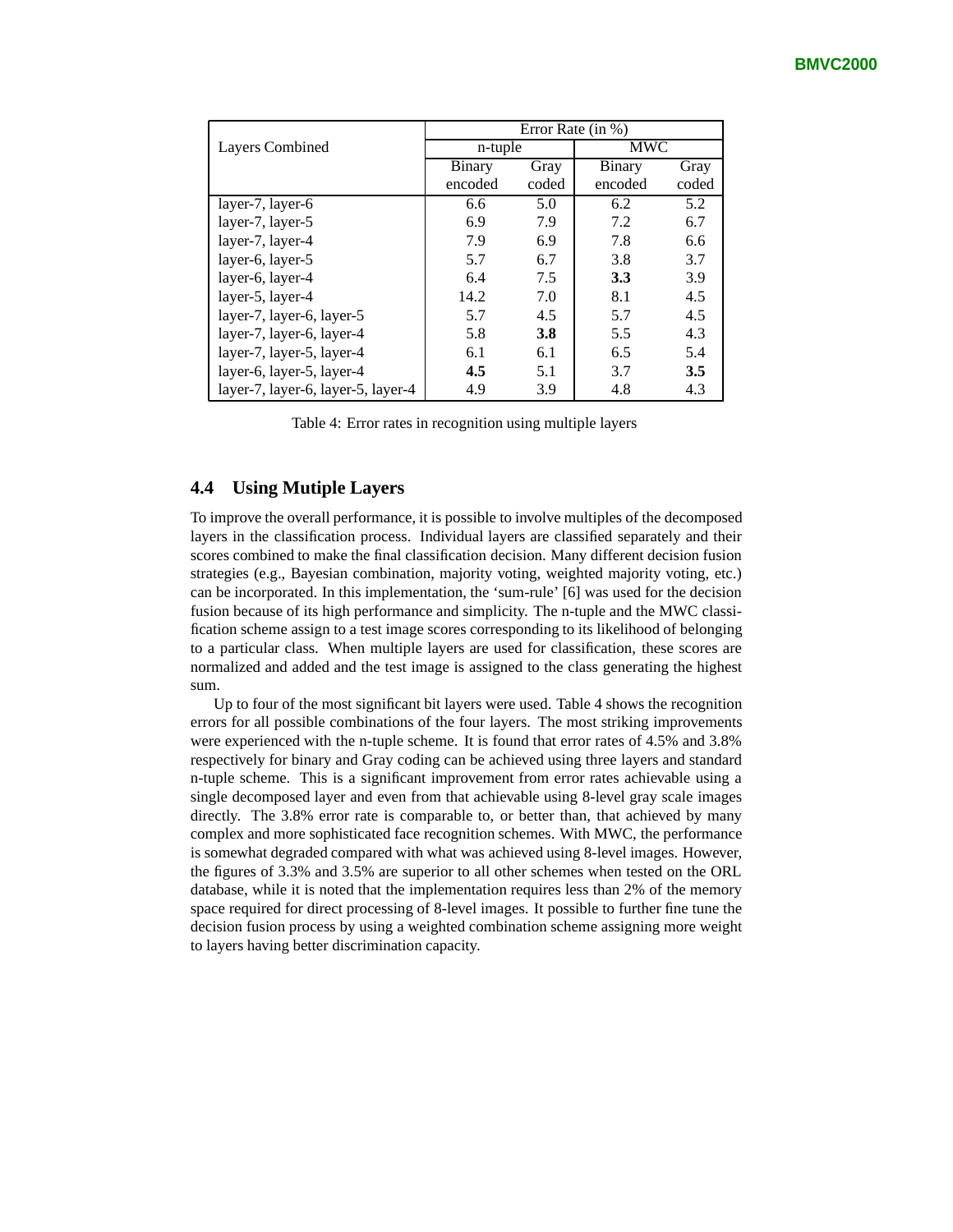| <b>Image Representation</b> | Space requirement                      |  |  |
|-----------------------------|----------------------------------------|--|--|
|                             | (in units per tuple per class)         |  |  |
| 256 gray level              | $\approx$ 4.3 $\times$ 10 <sup>9</sup> |  |  |
| 16 gray level               | 65536                                  |  |  |
| 8 gray level                | 4096                                   |  |  |
| 4 gray level                | 256                                    |  |  |
| bit-plain decomposed        | $k \times 16$                          |  |  |

k=number of layers used in classification;  $k \leq 8$  for 256 gray levels

Table 5: Memory space requirement  $(n = 4)$ 

#### **4.5 Memory Space Requirements**

For n-tuple implementation, the memory space requirement is a controlling factor determining the type of images that can be practically handled. The memory space required is a function of  $\sigma^n$ , where  $\sigma$  is the number of gray levels per pixel and n is the tuple size. Table 5 shows the memory space requirements for images of different gray-scale resolution. It can be seen that it is impractical to use the 256 level images directly. Even a restriction to 16 gray levels would not be usable when the number of n-tuples and number of classes are high. (All experiments reported here were carried out with 40 classes and 500 n-tuples). 8-level images are a poor compromise compared to the original, although this still requires significantly large memory space. Against this, when bit-plane decomposition is introduced, the memory requirement is substantially reduced ( $\leq 2^{n} \lceil \log_2 \sigma \rceil$ instead of  $\sigma^n$ ), even when multiple layers are used in the classification process.

#### **4.6 Study of Comparative Classification Performance**

This section describes a study of the performances achieved by 8 different classification schemes as tested on the ORL face database and compares these with the schemes reported here. The probabilistic decision-based neural network(PDBNN) is reported by Lin *et. al.*[8]. The SOM+CN scheme combines local image sampling, a self-organizing map neural network, and a convolutional neural network and was proposed by Lawrence *et. al.*[7]. The HMM based schemes are reported by Samaria [11], while the eigenface algorithm is from Turk *et. al.*[13]. The continuous n-tuple is another variation of the n-tuple scheme and was proposed by Lucas [9]. The results with a nearest neighbour classifier are also from [9]. It is evident that bit-plane decomposition not only solves the memory resource constraint, but also enables the simple n-tuple scheme to outperform other more complex schemes. Although bit-plane decomposition did not improve the performance for the MWC scheme (in fact, it marginally degrades it) this nevertheless outperforms all other schemes in recognition accuracy. The achieved savings in memory also makes this a very attractive option among the algorithms compared.

#### **5 Conclusion**

The Moving Window Classifier is presented here as a tool for face recognition. This scheme offers all the simplicity of the established n-tuple scheme but at the same time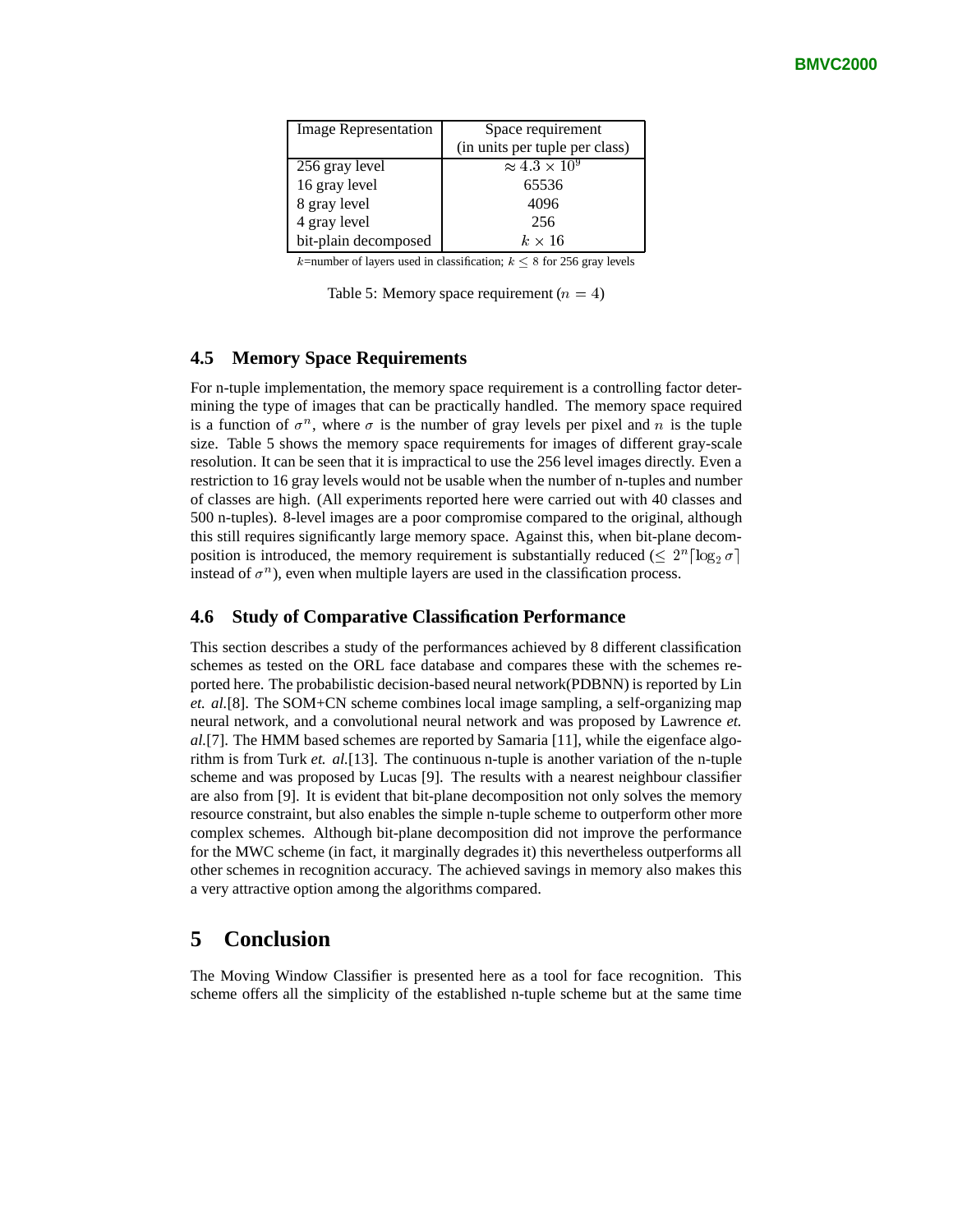| Classification                         | Recognition Error rates |
|----------------------------------------|-------------------------|
| Algorithm                              | (in %)                  |
| <b>PDBNN</b>                           | 4.0                     |
| $SOM+CN$                               | 3.8                     |
| Top-down HMM                           | 13.0                    |
| Pseudo-2D HMM                          | 5.0                     |
| Eigenface                              | 10.0                    |
| n-tuple (binary image)                 | 11.6                    |
| Continuous n-tuple                     | 3.8                     |
| $1-NN$                                 | 4.1                     |
| n-tuple (8 level gray)                 | 5.1                     |
| n-tuple (with bit-plain decomposition) | 3.8                     |
| MWC (8 level gray)                     | 3.1                     |
| MWC (with bit-plain decomposition)     | 3.3                     |

Table 6: Error rates with different algorithms

generates very accurate classification decisions. The memory space problem usually associated with this approach to image classification is solved using the bit-plane decomposition method. This decomposition scheme proves so efficient that even the direct n-tuple scheme outperformed other classification methods. It should also be noted that no preprocessing was carried out on the ORL face images for the experiments in this paper. Preprocessing operations such as contrast stretching, size and position normalization, and other image enhancement techniques can reduce the intra-class variability and as such, improved recognition accuracy can be expected but at a slower speed.

MWC has also been effectively used in handwriting recognition and has demonstrated several positive aspects of using this scheme. Handwriting images are usually binary in nature and therefore bit-plane decomposition is inappropriate in this case. However, this decomposition technique is a generic process and can be applied to many other task domains.

# **References**

- [1] AT&T Laboratories, Cambridge University, UK. The database can be downloaded from ftp://ftp.uk.research.att.com/pub/data/via anonymous ftp.
- [2] R. Brunelli and T. Poggio. Face recognition: Features versus templates. *IEEE Trans. Pattern Analysis and Machine Intelligence*, 15:1042–1052, 1993.
- [3] M. C. Fairhurst and M. S. Hoque. Moving window classifier: approach to off-line image recognition. *Electronics Letters*, 36(7):628–630, 2000.
- [4] T. M. Jorgensen. Classification of handwritten digits using a ram neural net architecture. *Int. Journal of Neural Systems*, 8(1):17–25, 1997.
- [5] T. Kanade. *Picture Processing by computer and recognition of human faces*. PhD thesis, Kyoto University, Japan, 1973.